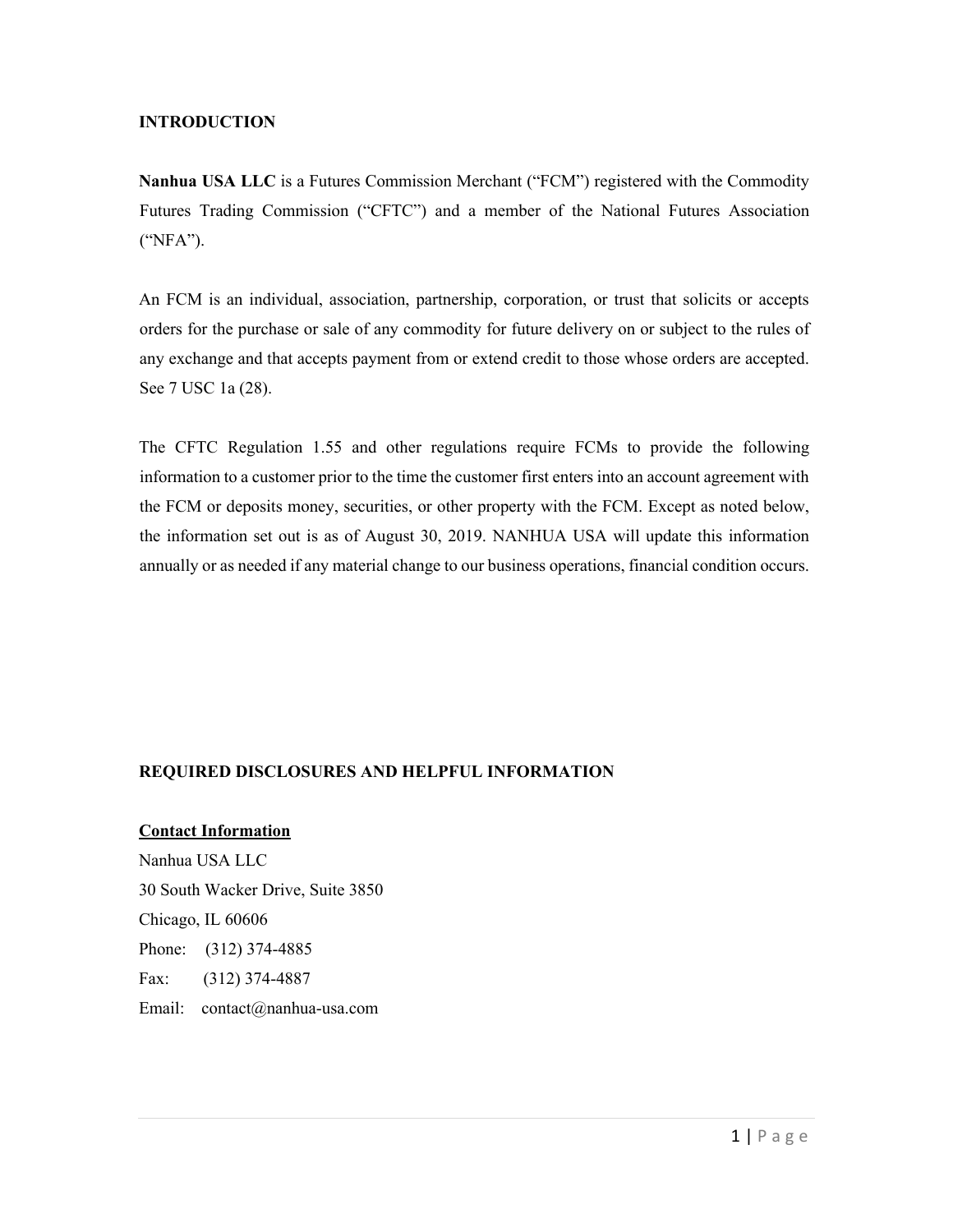## **Nanhua USA LLC and Our Principals**

Nanhua USA LLC is a wholly owned subsidiary of Nanhua USA Holding LLC (former name HGNH Financial LLC), an Illinois holding company which is owned by HGNH International Financial Co., Limited. HGNH International Financial Co., Limited is a Hong Kong holding company which is owned and controlled by Nanhua Futures Co., Limited. Nanhua Futures Co., Limited is a futures firm and member of all of China's futures exchanges and is regulated by the China Securities Regulatory Commission.

## **Yujie Wang, Chief Executive Officer**

Ms. Yujie Wang serves as the Chief Executive Officer of Nanhua USA LLC. Ms. Wang joined Nanhua USA for over four (4) years and used to work as the Chief Operating Officer of the FCM. When she served as the COO of the FCM, she managed the overall operations including risk management and client account operations of the FCM. After taking the position as the CEO of the FCM, she now oversees the overall operations of the FCM and is responsible for the implementation of the FCM's business development plan. Ms. Wang received a Master of Science in Finance in the U.S. and a Bachelor of Arts in Economics majoring in Financial Engineering in China.

## **Leiwei Bao, Principal, General Counsel, & Chief Compliance Officer**

Ms. Leiwei (Livi) Bao serves as the Chief Compliance Officer and the General Counsel for Nanhua USA. She joined Nanhua USA in 2018 and works on legal, compliance, and regulatory matters. She is admitted to practice law in the State of Illinois. She received her Juris Doctor (J.D.) in the U.S. and her Bachelor of Arts degree in China.

## **Kimberley Vercoe, Principal & Chief Financial Officer**

Ms. Kimberley (Fenghong) Vercoe has over 18 years of experience in futures industry including 7 years in accounting/ auditing. She joined the firm in May 2017 and is in charge of accounting and financial reporting. During her career, Ms. Vercoe worked as the Director of International Market Development at CME Group and Senior Auditor at Chicago Board of Trade (CBOT). Over the years, Ms. Vercoe has accumulated extensive experience in accounting, auditing, and compliance in futures industry. Ms. Vercoe is a Certified Public Accountant (CPA) and currently works as the Chief Financial Officer of the firm.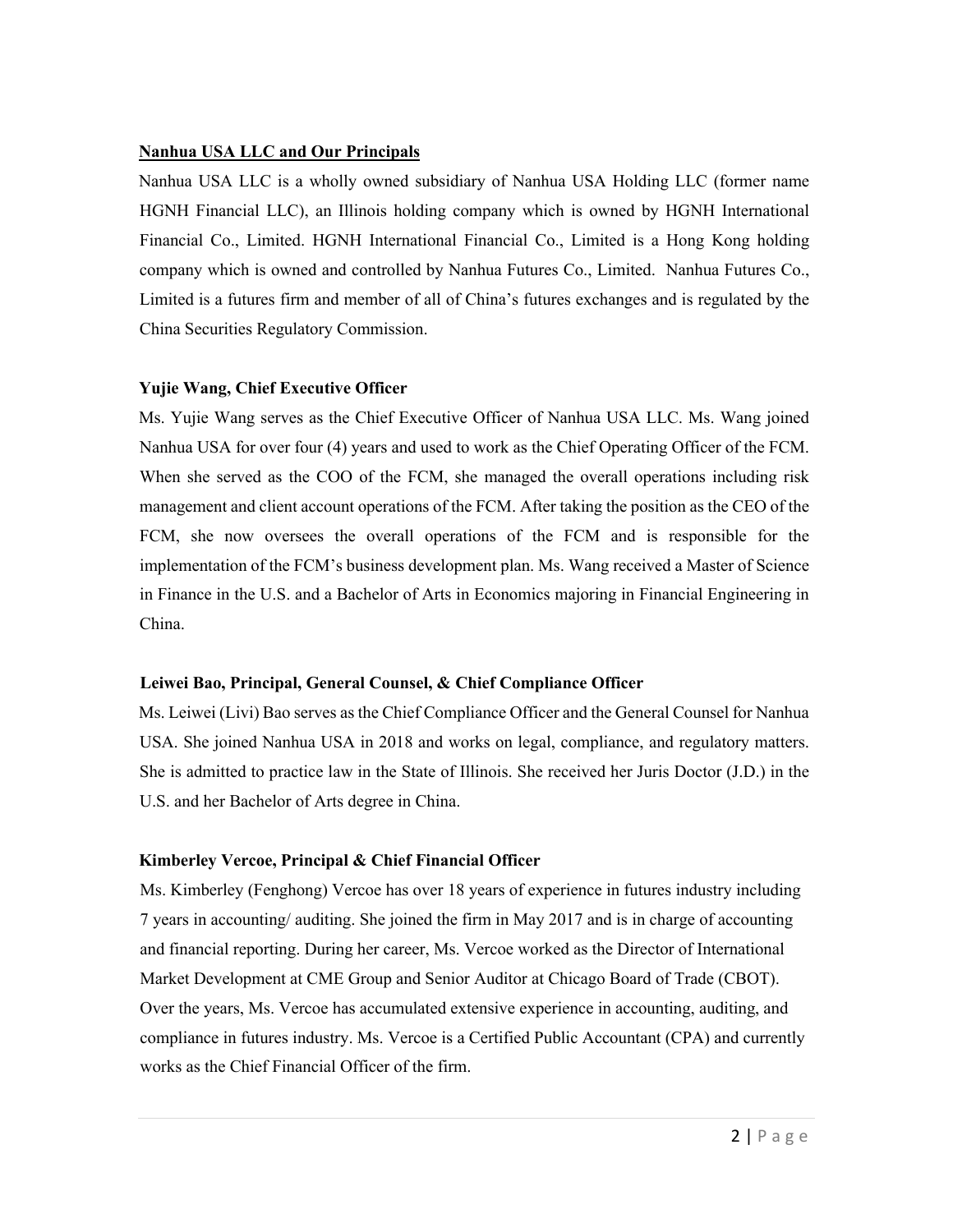## **Regulatory Oversight**

Nanhua USA is subject to regulatory oversight by the CFTC, NFA, and the exchanges and clearing organizations to which we conduct our business. Pursuant to CFTC Regulation 1.52, Nanhua USA's Designated Self-Regulatory Organization ("DSRO") is the CME Group (www.cmegroup.com). As DSRO, the CME conducts an annual risk based examination and various other interim reviews.

## **Business Activities**

Nanhua USA is an FCM registered with the CFTC and a member of the NFA. Nanhua USA's business is the clearing of exchange-traded futures and options on futures. Nanhua USA's customer base includes commercial and institutional accounts, professional traders, managed futures accounts, and retail customers. Our customers are located across the globe with the majority of them located in mainland China and Hong Kong. Nanhua USA's primary product markets are grains, livestock, energies, precious metal, soft commodities, interest rates, equity indexes, and currencies. Nanhua USA provides clearing services to its affiliate, HGNH International Futures Co., Limited.

Nanhua USA provides our customers access to the futures and options on futures markets as a clearing member firm of the following exchanges and related clearing organizations:

- CME Group, which includes the CME, CBOT, NYMEX, and COMEX
- Intercontinental Exchange US ("ICE US")
- Dubai Mercantile Exchange

# **Material Risks**

NANHUA USA actively manages the risks associated with operating as an FCM. Such material risks may include:

• CFTC Regulation 1.25 permits FCMs to invest customer segregated and secured funds deposited by customers. FCMs may also invest its own funds but will be responsible for any investment losses. Currently Nanhua USA holds all customer segregated and secured funds as well as company funds in cash. All customer segregated funds are deposited at BMO Harris Bank, which is a settlement bank approved by the CME Group. The customer secured funds are deposited at BMO Harris Bank and the foreign carrying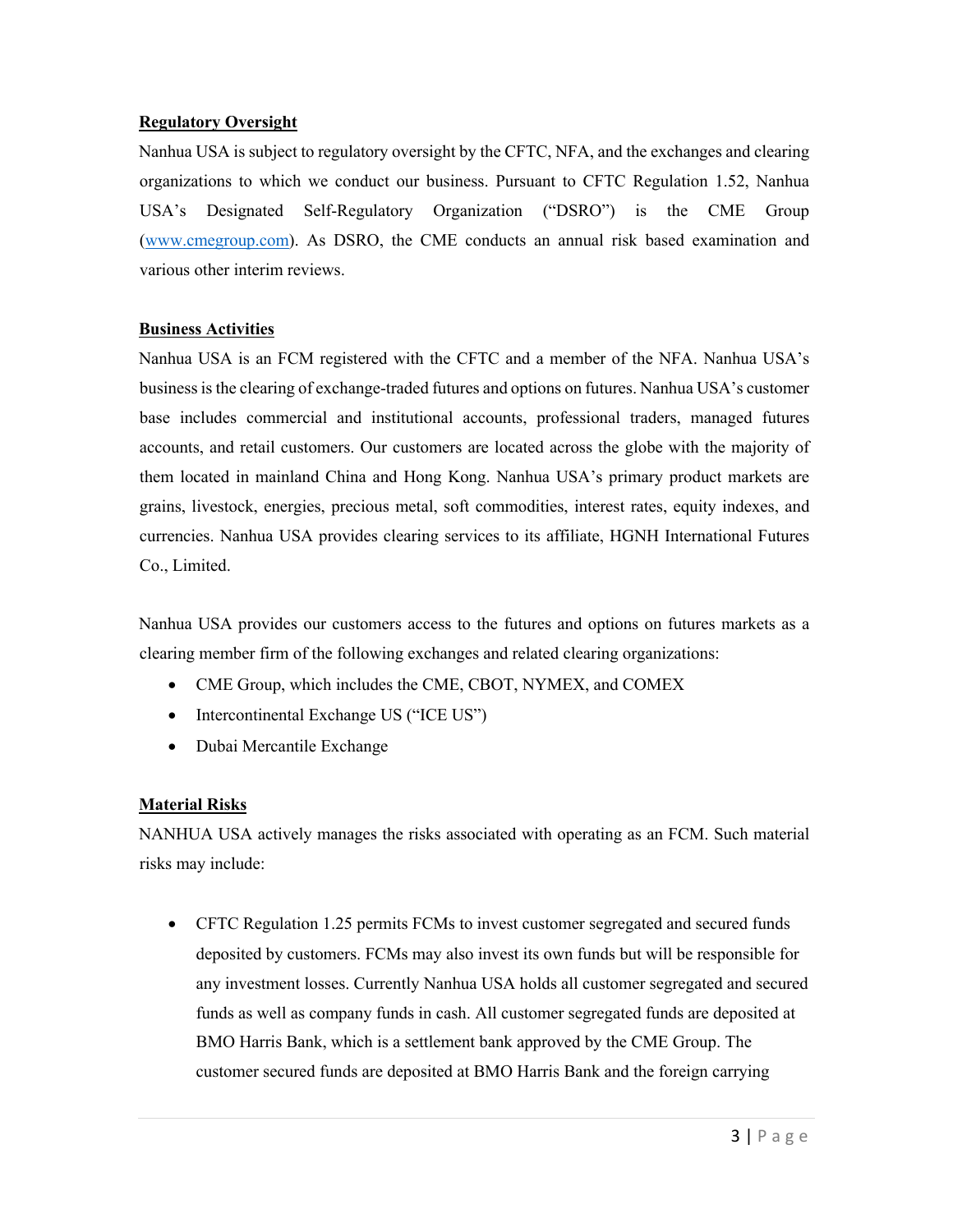broker, HGNH International Futures Co., Ltd. Nanhua USA's capital funds are deposited at both BMO Harris Bank and Bank of China, Chicago Branch.

Nanhua USA's policies and procedures concerning the choice of bank depositories, custodians, and counterparties to permitted transactions under § 1.25.

Nanhua conducts due diligence when selecting depositories including examining the depositories' capital, operational liquidity, access to liquidity, concentration risk and creditworthiness.

As is the case with Nanhua USA's various exchanges and/or clearinghouses, depository reviews are conducted by Nanhua USA's Finance Department. These periodic credit reviews are performed on each of these entities to assess their financial strength and reliability. Credit will also take into consideration opinions of external rating agencies as they can provide the broadest set of credit risk factors and are not limited in scope for those entities that are rated.

New depository relationships will be introduced to the Finance Department accompanied by the following information. This ensures that the Finance Department will be provided with, but not limited to, the following:

- o Legal name of entity
- o Nature of exposure
- o Exposure limit required
- o Rating (if available)
- o Audited financial statements for the past three years (unless public)

Depositories will be vetted by primarily financial statement analysis and by other means as they become available. Concerns and recommendations via credit write-up will be escalated for the approvals of the Senior Risk Manager and the CFO.

• HGNH International Financial Co., Limited and Nanhua Futures Co., Limited provide the member equity and capital to Nanhua USA and may be a source of additional liquidity. Material change in the capital structure or ownership of HGNH Group may impact Nanhua USA operations. However, HGNH Hong Kong Group operates in a highly-regulated environment. Nanhua USA would be required to notify the CFTC and exchanges and clearing organizations of any material change in our capital structure or ownership, as well as, any impact it would have on our operations.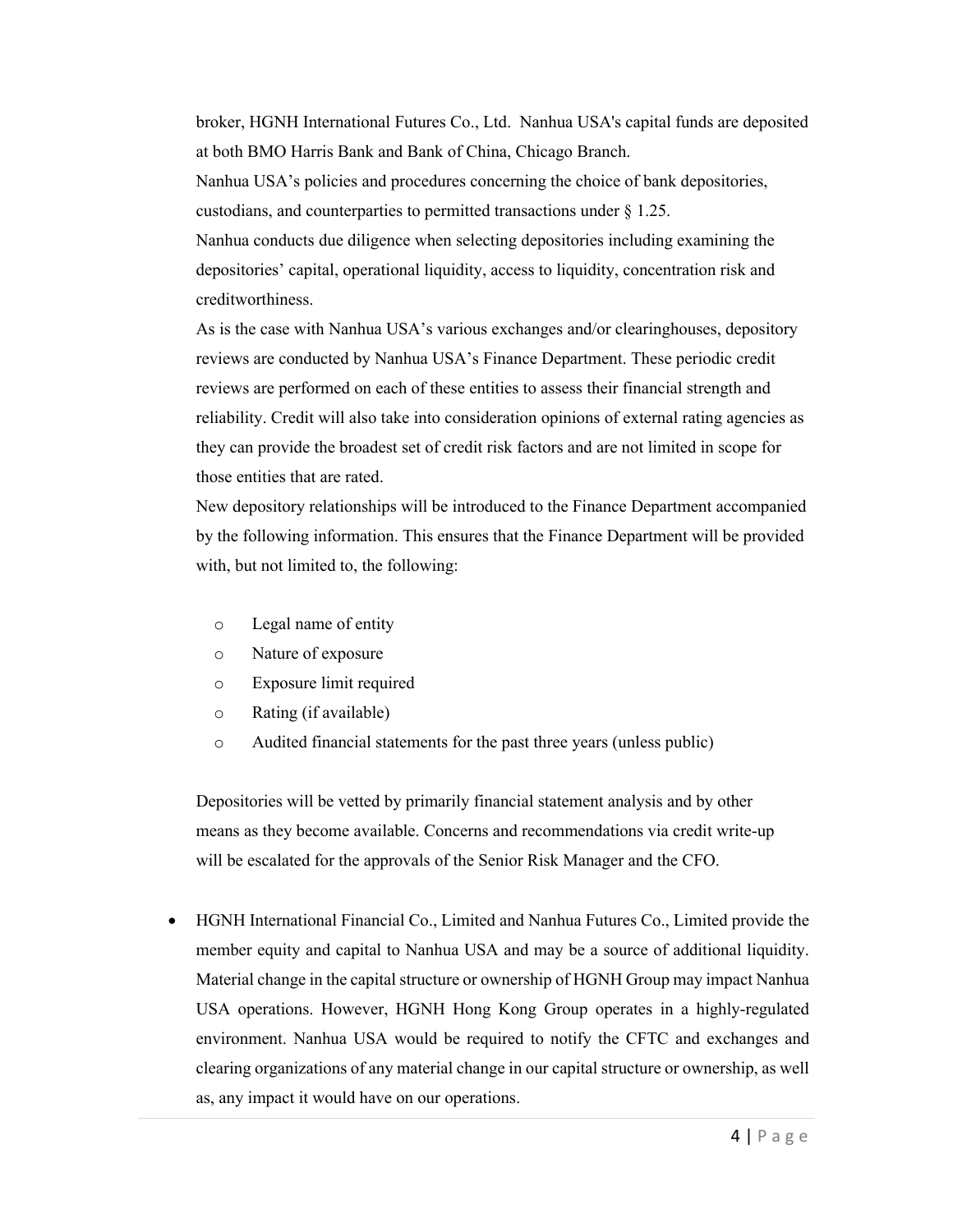- The preponderance of Nanhua USA's volume is executed through electronic trading platforms. We offer several third-party trading platforms to customers. Trading platforms can be adversely impacted by a variety of technology issues including, but not limited to, exchange connectivity, exchange matching engine outages, internet availability, software configurations, and hardware performance. If one or more of Nanhua USA's trading platforms were not available for an extended period, we could suffer a reduction in trading volume and operating income.
- Nanhua USA's electronic trading platforms have risk control functionality. These individual risk control systems could conceivably fail, thereby allowing traders to exceed pre-set risk and trading limits. However, Nanhua USA employs multiple procedures for risk control and does not rely on any one risk control system. Nanhua USA also has robust procedures for employing kill switches in the event of any failure by a single risk control system.
- Nanhua USA maintains a technology network through which we interact with our customers and counterparties. A material breach within the network could result in a disruption of business and failure to meet our obligations to our customers or counterparties. Nanhua USA actively monitors our technology network to ensure that we meet the requirements of our customers and counterparties. We also maintain a business continuity plan to manage potential problems in our technology network.
- A substantial portion of Nanhua USA's net revenue is derived from commissions generated from customer transactions. The loss of a significant customer could negatively impact our volume and operating income. As of June 30, 2019, our omnibus client HGNH International Futures Co., Limited accounts for more than 82% of our net revenue.
- If a customer were to default on its obligations to Nanhua USA, we may have to liquidate open positions and could ultimately be responsible for any resulting debit balance. Nanhua USA manages this risk by requiring material margin deficiencies to be met on an intra-day or next business day basis via wire transfer and, in many instances, holding the broker introducing the customer responsible to Nanhua USA for any debit balance. We also regularly review customer trading activity and the current financial position of our significant customers, and actively monitor their open interest.
- Nanhua USA's principal liabilities are to our clearing customers. In the event that Nanhua USA is not able to meet our obligations owed to customers, this may significantly impact our business operations. Nanhua USA manages this risk by preparing daily segregation and secured fund statements identifying our customer liabilities, which are submitted to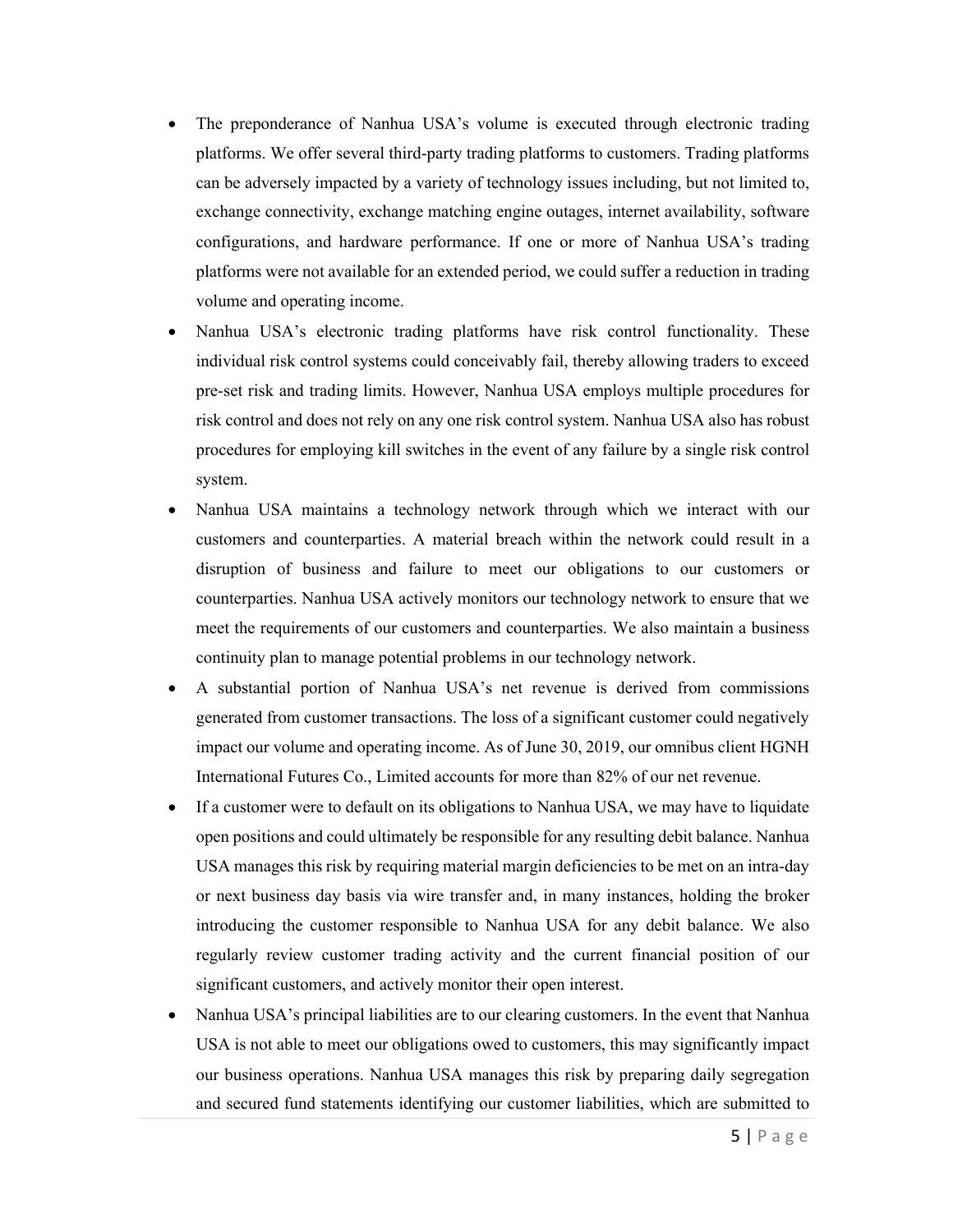the CFTC and CME Group. The CME Group also receives direct confirmation from our segregation and secured funds depositories verifying the availability of assets to meet our customer obligations.

- An event or series of events that causes a significant increase in net capital required or a change that negatively impacts our sources of liquidity could impact our business operations. Nanhua USA manages this risk through a risk management program designed to anticipate and/or prevent such occurrences.
- Nanhua USA is subject to the regulatory authority of the CFTC, NFA, and exchanges and clearing organizations where it is a member. These regulatory authorities impose a wide range of financial, operational and business rules and regulations and have broad powers of enforcement. Material changes in these rules and regulations could influence Nanhua USA's business.

#### **Customer Segregated and Secured Funds**

FCMs generally maintain three different types of accounts for customers depending on the products traded:

- A customer segregated account for customers that trade futures and options on futures listed on U.S. futures exchanges. The CFTC issued a specific order authorizing products traded on ICE Futures Europe to be held in a customer segregated account.
- A customer secured funds account (CFTC Regulation 30.7) for customers that trade futures and options on futures listed on foreign boards of trade.
- A cleared swap customer account for customers trading swaps that are cleared by a clearing house registered with the CFTC.

Nanhua USA maintains customer segregated accounts and secured accounts, as it does not clear swap trades nor maintain a cleared swap customer account. The requirement to maintain these separate accounts reflects the different risks posed by the different products. Customer money, securities and other property held in one type of account may not be commingled with funds required to be held in another type of account.

#### **Customer Segregated Accounts**

Customer money, securities, and other property deposited with Nanhua USA, or that are otherwise required to be held for the benefit of customers, to margin, guarantee or secure futures and options on futures contracts traded on U.S. futures exchanges are held in a customer segregated account in accordance with section 4d(a)(2) of the Commodity Exchange Act and the CFTC Regulation 1.20.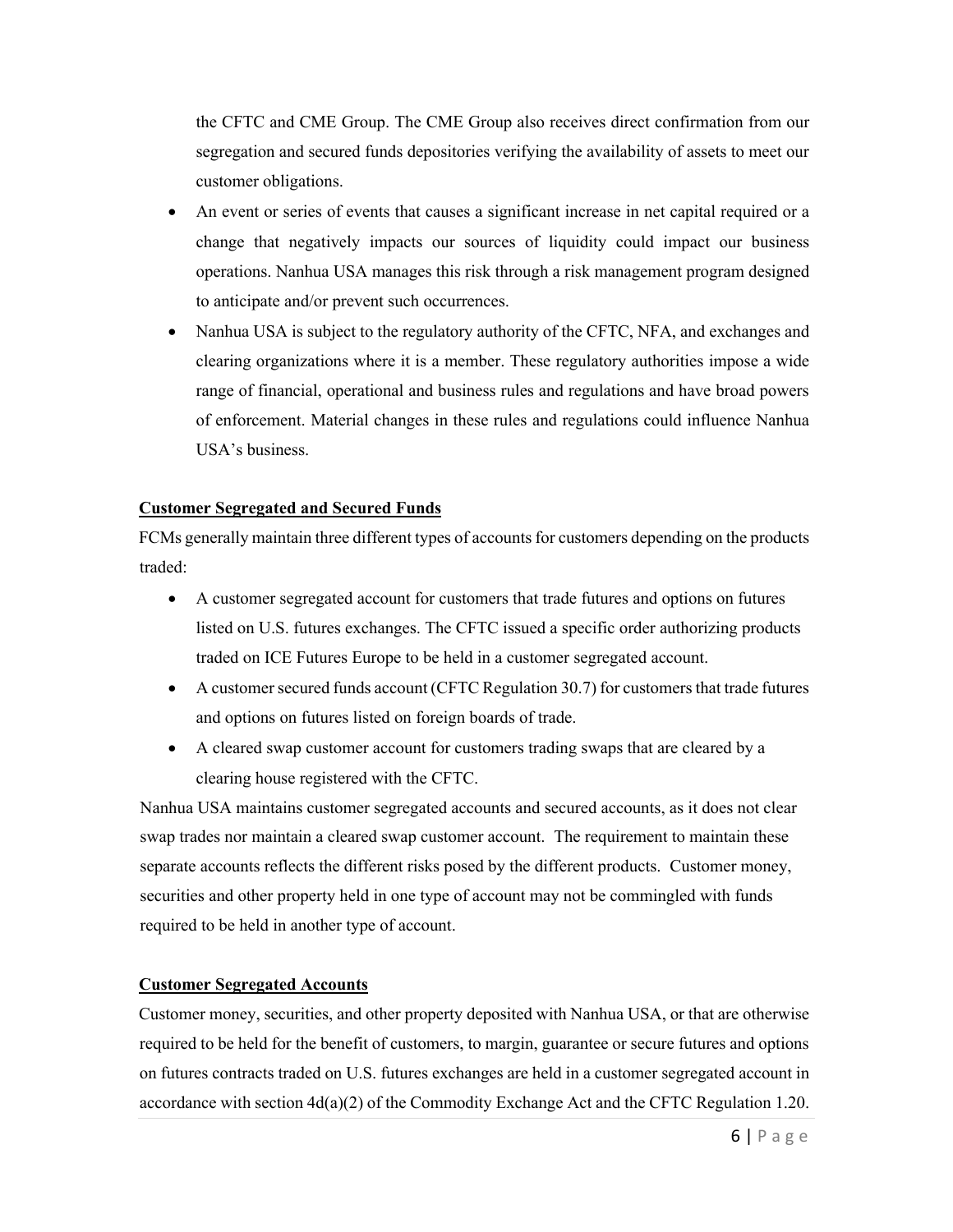Customer segregated funds held in a customer segregated account may not be used to meet the obligations of Nanhua USA or any other person, including another customer.

All customer segregated funds may be commingled in a single account and held with a bank, clearing organization or another FCM that clearly identifies the account as "customer segregated funds." Each bank or other FCM signs a written acknowledgment letter that indicates (i) the segregated funds are held in the account in accordance with the Commodity Exchange Act and CFTC regulations, (ii) the bank or other FCM will separately account for and segregate the customer funds, (iii) the CFTC has the right to examine the customer segregated account without permission from Nanhua USA, (iv) customer segregated ending account balances are electronically transmitted to the CFTC at the end of each business day for verification, and (v) a copy of the written acknowledgment letter is provided to the CFTC.

Nanhua USA must hold enough U.S. dollars in the U.S. to meet all of its U.S. dollar obligations and sufficient funds in each other currency to meet obligations in such currency. Notwithstanding the foregoing, assets denominated in a currency may be held to meet obligations denominated in another currency (other than U.S. dollars) as follows: (1) U.S. dollars may be held in the U.S. or in a money center country to meet obligations denominated in any other currency, and (2) funds in money center currencies may be held in the U.S. or in money center countries to meet obligations denominated in currencies other than U.S. Dollars.

Nanhua USA's risk management policies and procedures require us to regularly evaluate the depositories used to hold customer segregated funds. Our evaluation includes a review of the depository's financial capitalization, creditworthiness, operational reliability, access to liquidity, concentration thresholds, availability of federal government deposit insurance, and regulatory oversight structure. The evaluation is presented to Nanhua USA's Executive Committee and may result in changes in the use of depositories.

Each business day, Nanhua USA prepares a daily segregation statement reflecting the amount of customer funds held in segregation and the amount of segregated funds owed to customers for the prior business day. The prior year's daily segregation statements are available on our website, Financial Information.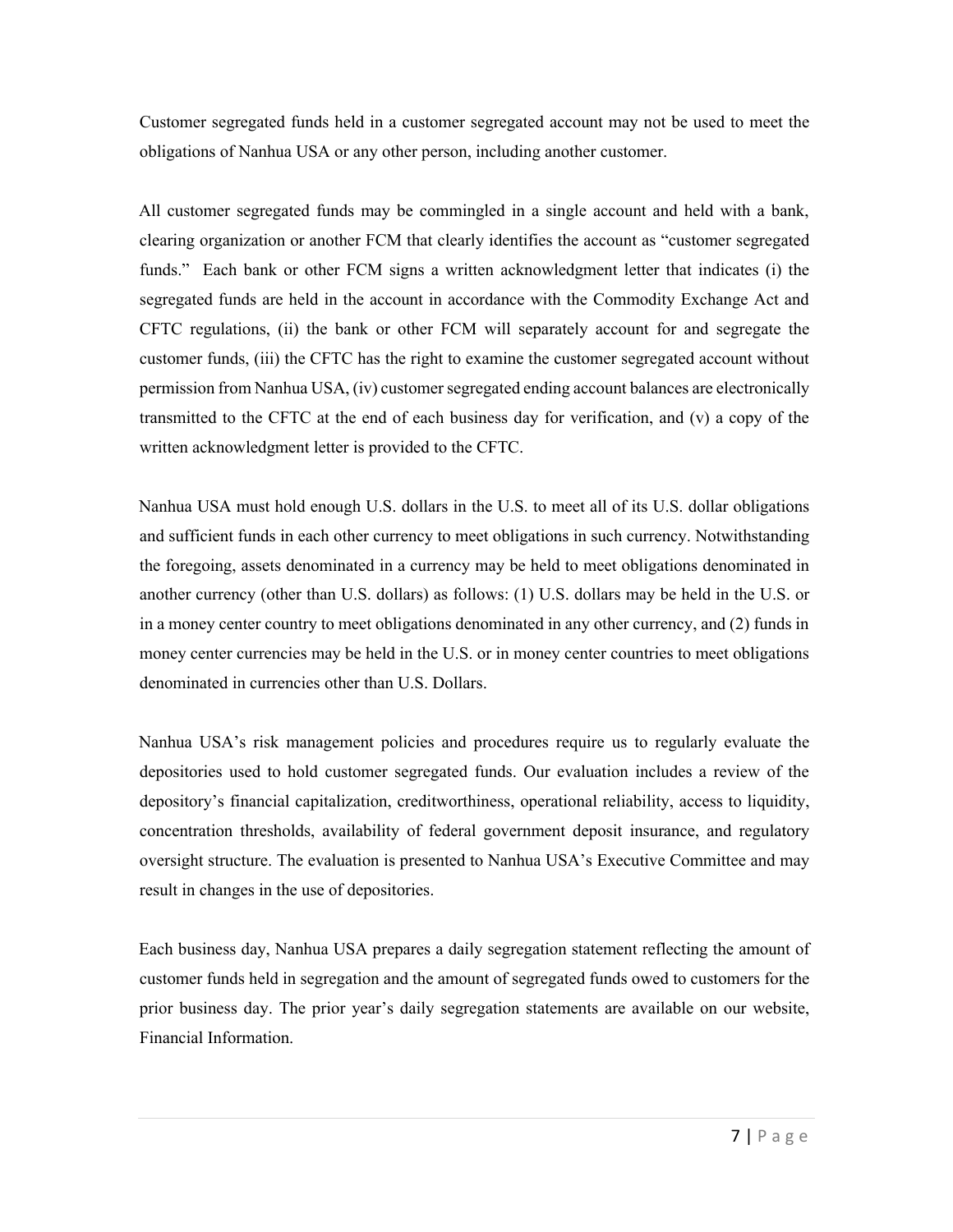As a clearing member FCM holding customer funds, Nanhua USA is obligated by the CFTC to separately account for all futures customer funds and segregate such funds as belonging to its futures customers Nanhua USA is further required to deposit futures customer funds in an account(s) which clearly identifies such funds as futures customer funds and shows that such funds are segregated as required by the Commodity Exchange Act ("CEA"). Nanhua USA must at all times maintain in the separate account or accounts money, securities and collateral property in an amount at least sufficient in the aggregate to cover its total obligations to all futures customers.

Nanhua USA may deposit futures customer funds, subject to the credit risk management policies and procedures with the following depositories:

A bank or trust company; A derivatives clearing organization; or Another futures commission merchant.

The Nanhua USA's credit risk management policy works hard to attempt to mitigate risks associated with the credit exposure, including the risk of failure of clearing counterparties and custodians of client funds. Nanhua USA performs appropriate due diligence before a counterparty is approved to hold customer funds to ensure that the financial entity where the Nanhua USA would deposit such funds is financially sound. Nanhua USA requires custodians of client funds to be established, well capitalized institutions.

The following criteria, without limitations, are considered:

Investment grade/debt rating Minimum equity and financial results Net capital and capital ratios Publicly listed companies or government guaranteed organization Location Operational reliability Access to liquidity Availability of deposit insurance Extent of regulation and regulatory supervision of the depository Reputation in the industry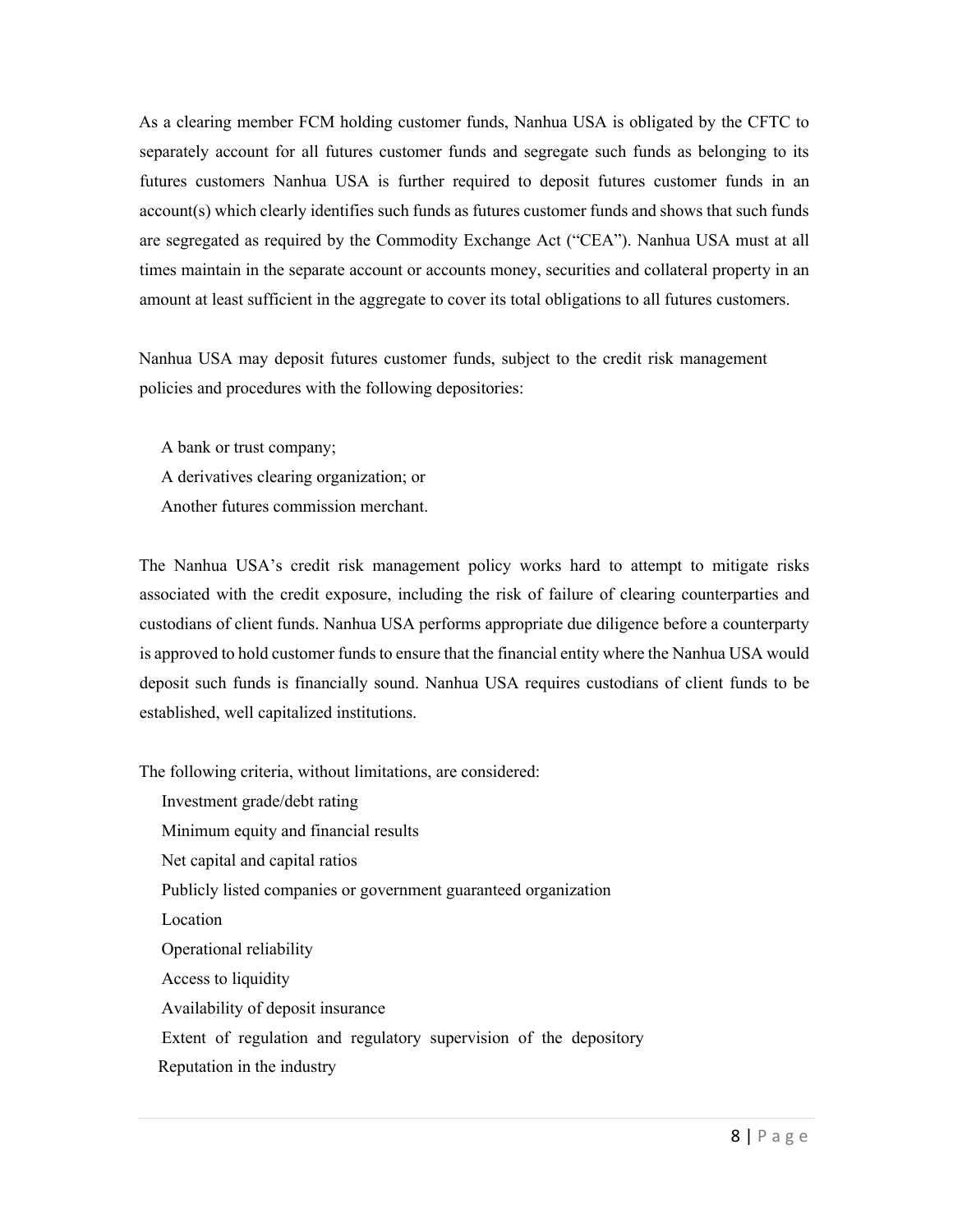Customer segregated and secured bank and counterparty accounts are approved the CFO and the Board of Directors of Nanhua USA.

#### **Customer Secured Accounts**

Funds that customers deposit with Nanhua USA, or that are otherwise required to be held for the benefit of 30.7 customers, to margin futures and options on futures traded on foreign boards of trade, i.e., 30.7 customer funds, are held in a secured account in accordance with the CFTC Regulation 30.7. Customer funds in the secured accounts may not be used to meet the obligations of Nanhua USA or any other person, including another customer.

Funds required to be held in the 30.7 account for or on behalf of 30.7 customers may be commingled in an omnibus 30.7 account and held with: (i) a bank or trust company located in the US; (ii) a bank or trust company located outside the US that has in excess of \$1 billion in regulatory capital; (iii) an FCM; (iv) a DCO; (v) the clearing organization of any foreign board of trade; (vi) a foreign broker; or (vii) such clearing organization's or foreign broker's designated depositories. Such commingled account must be properly titled to make clear that the funds belong to, and are being held for the benefit of, the FCM's 30.7 Customers.

Customer trading on foreign boards of trade assume additional risks. Laws or regulations vary depending on the foreign jurisdiction in which the transaction occurs, and funds held in 30.7 account outside the U.S. may not receive the same level of protection as the customer segregated accounts. If the foreign broker carrying the 30.7 customer account fails, the broker will be liquidated following the laws of its jurisdiction, which laws may differ significantly from the U.S. Bankruptcy Code. Return of the 30.7 customer funds may be delayed and likely will be subject to the costs of administration of the failed foreign broker in accordance with the laws of the applicable jurisdiction, as well as possible other intervening foreign brokers, if multiple foreign brokers were used to process the U.S. customers' transactions on foreign markets.

On the other hand, if the foreign carrying broker does not fail but the U.S. originating FCM fails, the foreign broker may want to assure that appropriate authorization has been obtained before returning 30.7 customer funds to the U.S. FCM's trustee, which may delay the return. If both brokers fail, potential differences between the trustees for the foreign and U.S. brokers may result in significant delays and additional administrative expenses. Use of other intervening foreign brokers to process the trades of 30.7 accounts may cause additional delays and expenses.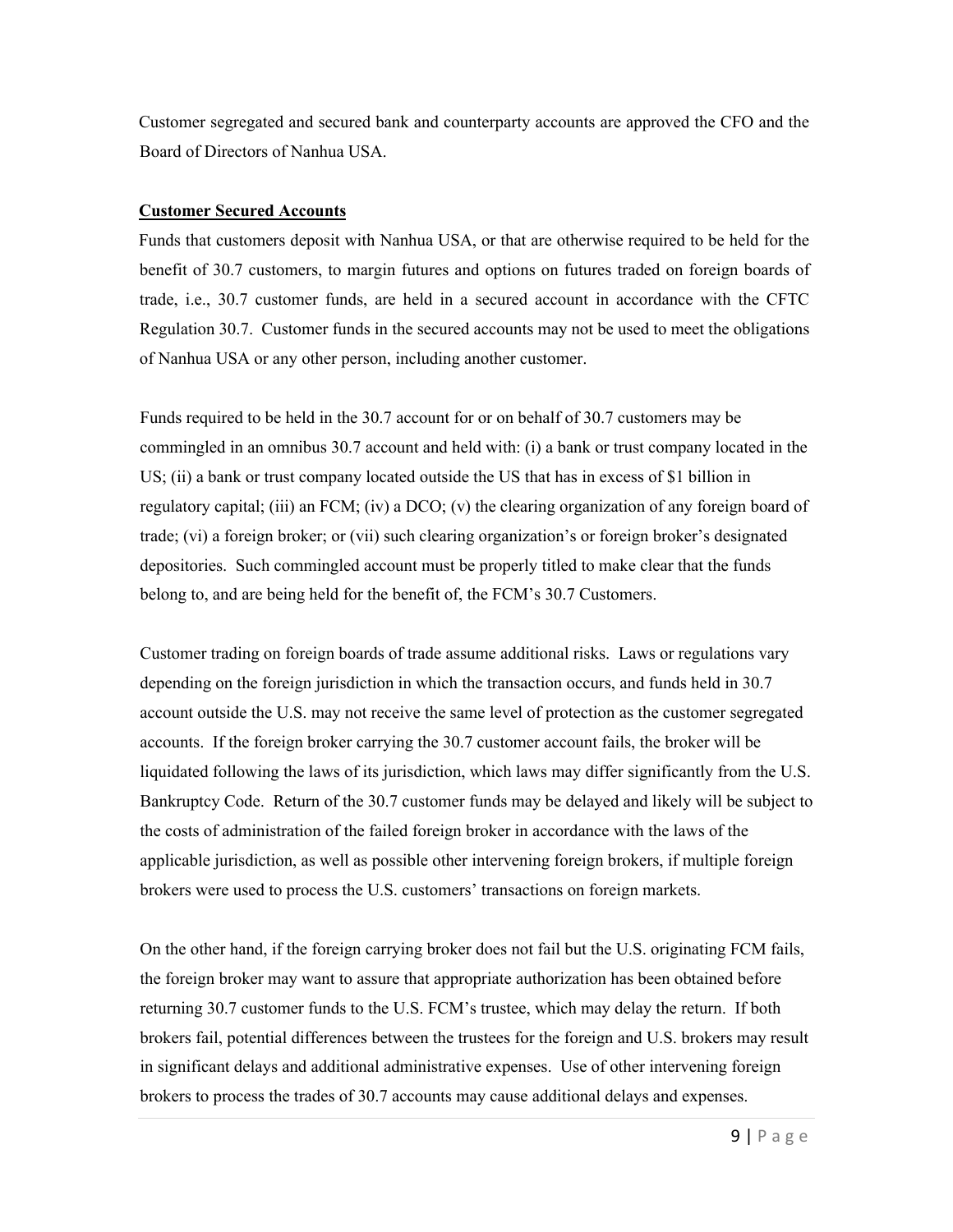The CFTC Regulation 30.7 provides that an FCM generally may not deposit or hold 30.7 customer funds in permitted accounts outside the United States except as necessary to meet margin requirements, including prefunding margin requirements, established by rule, regulation, or order of the relevant foreign boards of trade or foreign clearing organizations, or to meet the margin call issued by the foreign carrying brokers. The rule provides that in order to avoid the daily transfer of funds from the accounts in the U.S., an FCM may maintain in the accounts outside of the U.S. an additional amount of up to 20% of the total amount of funds necessary to meet margin and prefunding requirements.

## **Investments of Customer Segregated Assets**

CFTC Regulation 1.25 permits FCMs to invest customer segregated and secured funds in certain financial instruments. Commission rules further provide that the FCM may retain gains earned and is responsible for investment losses incurred in connection with such investments. Nanhua USA's current policies limit investments to cash bank deposits, U.S. government securities with the duration of any government security limited to 5 years or less, reverse repurchase transactions, and money market mutual funds.

The duration of the securities in which an FCM invests in customer segregated and secured funds cannot exceed, on average, 2 years. Nanhua USA's current average duration is less than 12 months.

Nanhua USA provides a daily summary of our current customer segregated investments, which is updated on a daily basis on our website.

## **Financial Information**

Nanhua USA must comply with the financial requirements pursuant to the CFTC and NFA rules and regulations. In addition, Nanhua USA must comply with any additional financial requirements at an exchange or clearing organization where we are a member and conduct our business. These requirements include daily and month-end financial reporting, minimum net capital requirements, and annual certified financial audits. Nanhua USA prepares our financial statements in accordance with generally accepted accounting principles. Management is not aware of any material liabilities that are not properly disclosed within our financial statements. The aggregate uncollected customer balances which Nanhua USA records as a bad debt expense during the past 12 months is zero.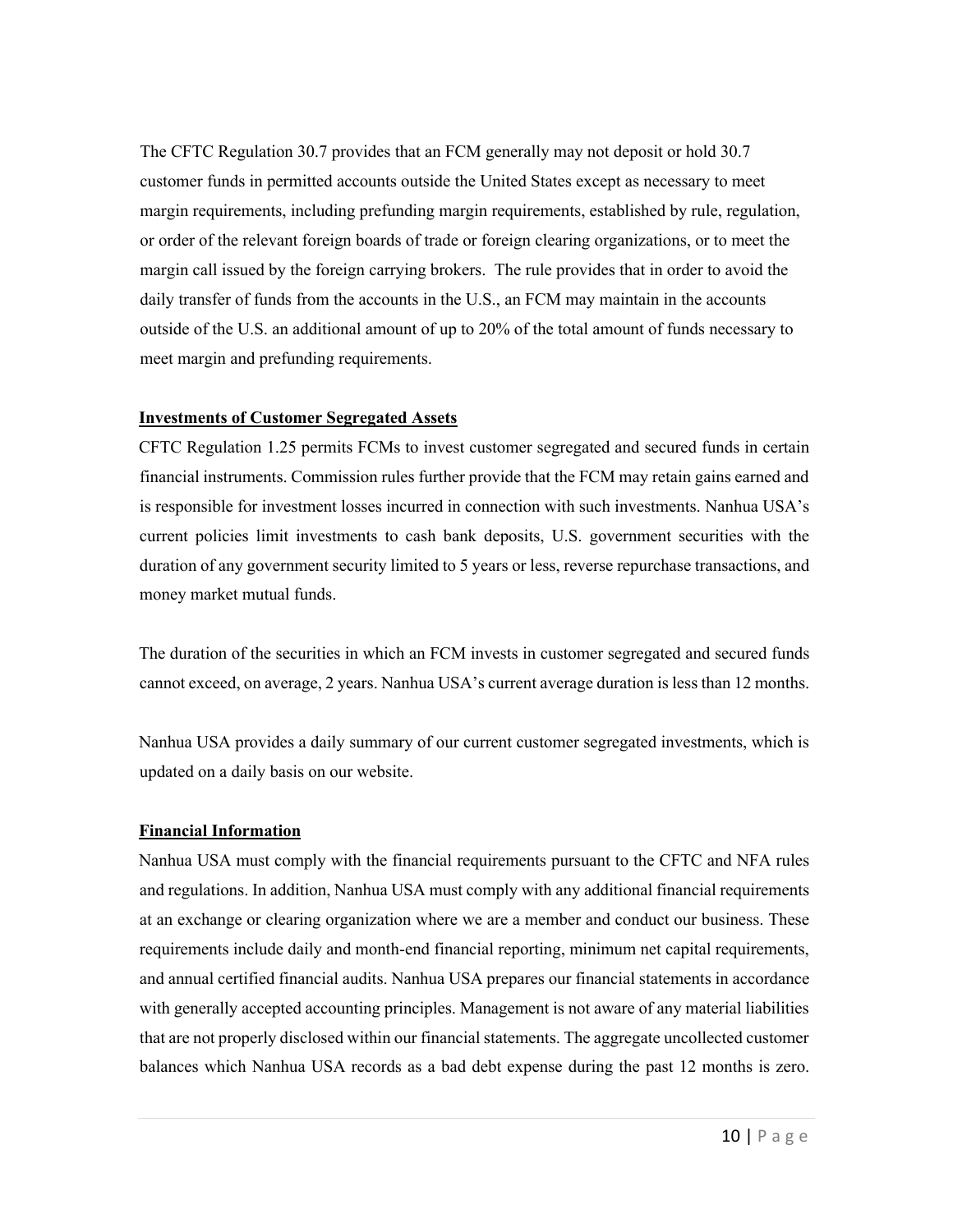Nanhua USA does not engage in proprietary trading or offer over-the-counter ("OTC") products. Nanhua USA does not provide customer financing in any respect.

As of June 30, 2019, financial data required to be disclosed is as follows:

| Member Equity                      | \$20,639,413 |
|------------------------------------|--------------|
| Net Capital                        | \$16,477,408 |
| <b>Adjusted Net Capital</b>        | \$16,461,753 |
| <b>Excess Net Capital</b>          | \$15,461,753 |
| <b>Available Subordinated Debt</b> | \$ 0.00      |

The significant types of business activities and product lines engaged in by Nanhua USA LLC, and the approximate percentage of FCM's assets and capital that are used in each type of activities are:

| Activity/ Product Line            | Percentage of Assets | Percentage of Capital |
|-----------------------------------|----------------------|-----------------------|
| <b>Future Commission Merchant</b> | $100\%$              | 100%                  |

At this time the firm maintains no committed unsecured lines of credit.

NANHUA USA's December 31, 2018, certified financial statement is available on our website: https://docs.wixstatic.com/ugd/ced3e7\_d53e5a569b584466912b138c8bfdcc48.pdf

Additional financial information on all FCMs is also available on the CFTC website at: http://www.cftc.gov/MarketReports/financialfcmdata/index.htm

Financial information regarding Nanhua USA LLC, including how we invest and hold customer funds, may be obtained from the National Futures Association. A helpful link to that information is provided below:

http://www.nfa.futures.org/NFA-investor-information/fcm-financial-information.HTML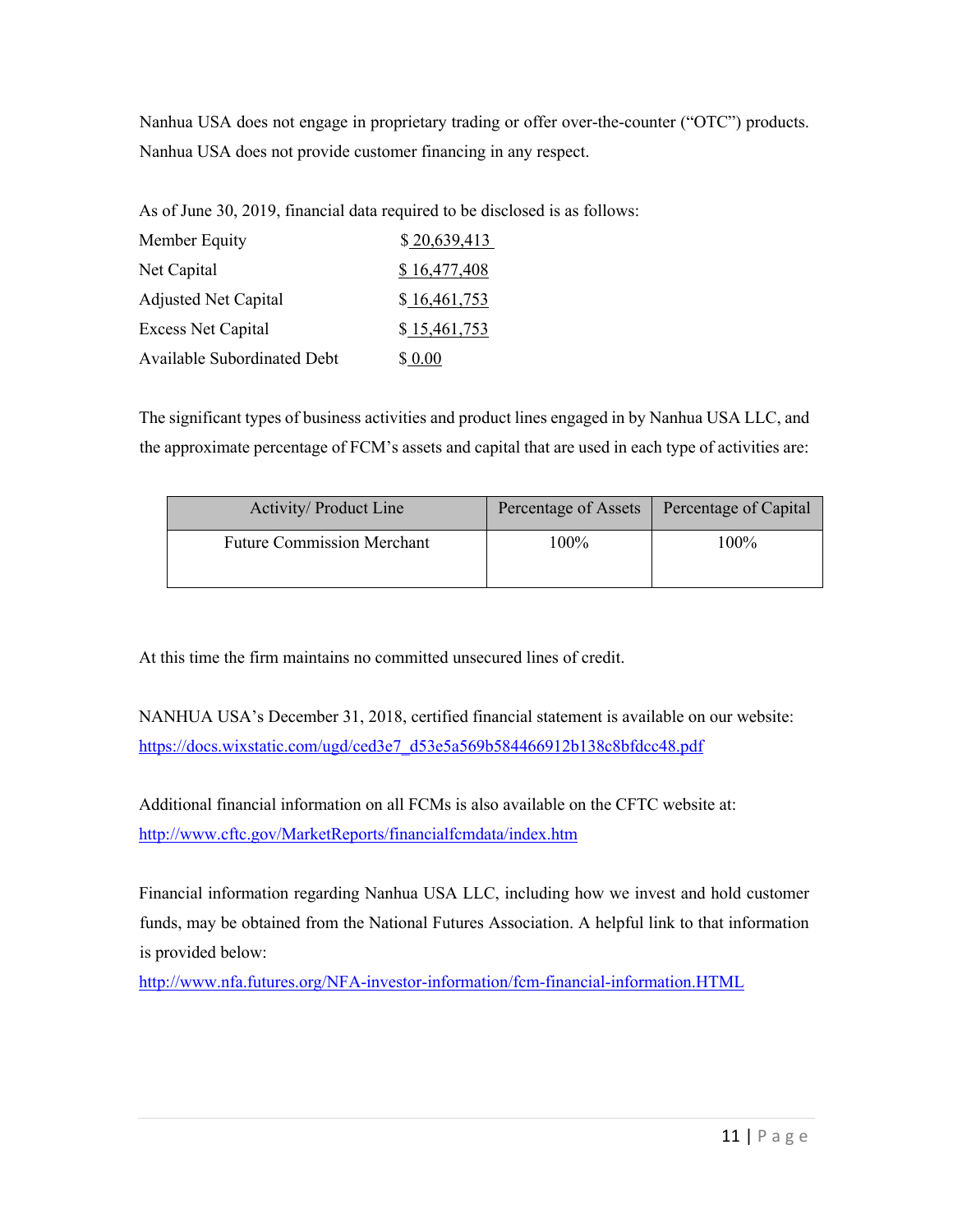## **Compliance and Legal**

Nanhua USA may be subject to litigation, arbitration and regulatory matters in the normal course of business, in which we believe the resolution of these matters will not result in any material adverse effect on our financial position.

As of August 30, 2019, Nanhua USA is involved in no material litigation matters and has no material litigation issue to report in the last 5 years.

## **Risk Management Program**

NANHUA USA maintains a robust risk management system, which includes the following:

- Risk management tools that provide real-time updates for substantially all customer trading activity and underlying market moves.
- Material margin calls are typically collected via wire transfer on the day the margin call is issued. In addition, Nanhua USA reserves the right to collect margin deficiencies on an intra-day basis, which may occur when there are significant underlying market moves.
- Daily customer open positions stress testing based on underlying market moves with the stress testing results review by management.
- Daily risk management reports to management that summarize current customer trading activity, trading gains or losses, and material margin calls.
- Risk Committee reporting structure in which material risk items are discussed with senior management and the principals.

• Electronic trading platforms have pre-execution risk limits. For internal control purposes, electronic trading limit setting process is separate from the trading limit approval process. Further, Nanhua USA has risk management tools that summarize all customer electronic trading limits for the major electronic platforms offered by NANHUA USA. We regularly review electronic trading limits to ensure the limits are appropriate for the customer's current trading activity and financial position.

# **Filing a Compliant**

There are several ways a customer may file a complaint against NANHUA USA or one of our employees:

A customer may file a complaint with the CFTC by contacting the Division of Enforcement at: